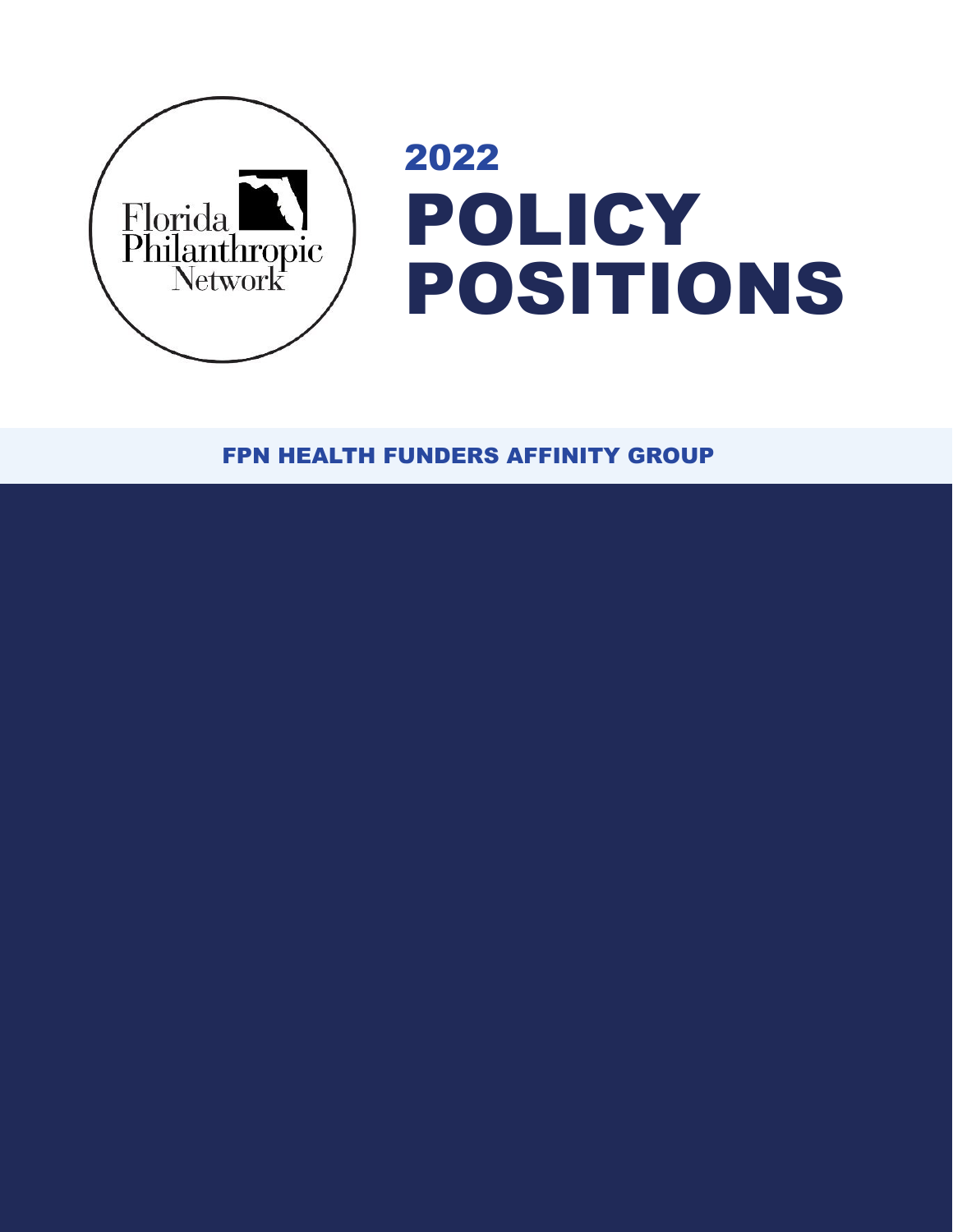## ACCESS TO BEHAVIORAL HEALTH CARE

#### **Access to behavioral health services is critical to ensuring the health of all Floridians.**

- Early-intervention and prevention is a more cost-effective treatment.(Agency for Healthcare Research and Quality)
- **2,889,000** adults in Florida have a mental health condition

#### **People with mental health conditions should have accessible, adequate and affordable care options.**

- Of the 796,000 adults in Florida who did not receive needed mental health care, **49.7%** did not because of cost. (National Alliance on Mental Illness)
- Floridians are over 5x more likely to be forced out-of-network for mental health care than for primary health care — making it more difficult to find care and less affordable due to higher out-of-pocket costs.
- Florida currently only has enough psychiatrists to meet the needs of 16.9% of the population. (Bureau of Health Workforce, Health Resources and Services Administration (HRSA), U.S. Department of Health & Human Services)

#### **Access**

Provide comprehensive health insurance coverage to all Americans that affords access to mental health and substance use services that are effective, high-quality, culturally and linguistically appropriate, integrated, person-centered, trauma-informed, strengthsbased, affordable, and accessible. This should include prevention, early-intervention, treatment, and rehabilitation services, including promising as well as proven, evidencebased practices, which address the continuum of behavioral health needs. (Mental Health America)

### **Suicide Hotline**

**Support 988**, the new national hotline for suicide prevention and behavioral health by ensuring adequate infrastructure and staffing at all Lifeline call centers. (Florida Mental Health Advocacy Coalition)